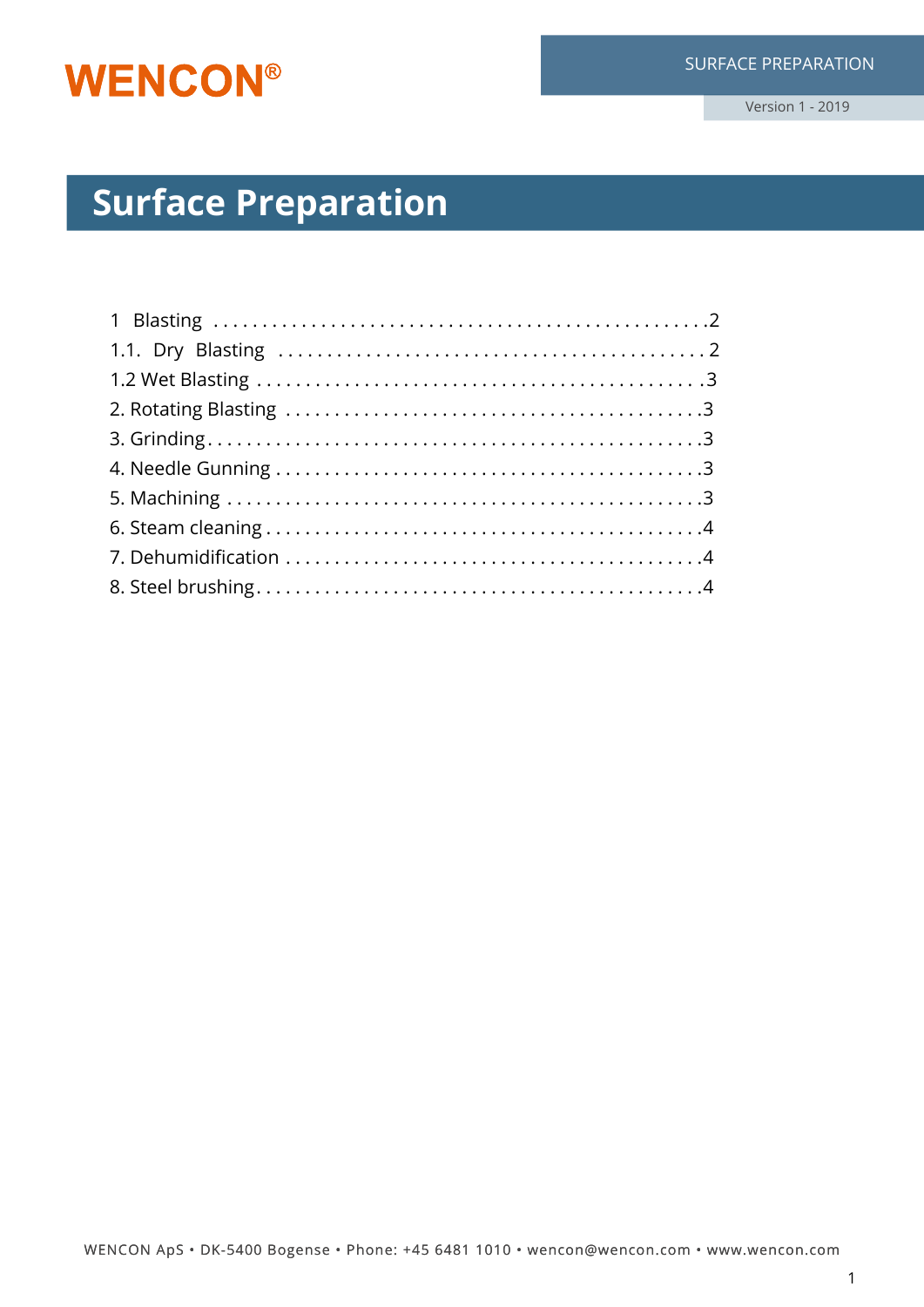## **WENCON®**

## **1 Blasting**

There are basically two different methods of blasting. Wet blasting and dry blasting. Shot-blasting, sand-blasting and grit-blasting employ different types of blasting material, but are essentially the same. In this manual we will use the word blasting.

1.1. Dry Blasting

Dry blasting is the most common kind of blasting. Blasting is not only used for cleaning metal surfaces, but is also used widely for cleaning before painting houses, steel constructions etc. Blasting offers the best physical adherence, prior to application with Wencon products and is the most efficient way of cleaning the parts. We recommend to use blasting prior to an application. If blasting is impossible, other ways of surface preparation must be adopted. Machine parts that have been in use, for instance in sea water, will have quite an amount of water and salt penetration into the metal structure. This penetration should be removed before application, meaning; sufficient salt and water should be removed, to ensure salt and water do not enter the surface of the substrate, before Wencon compound has cured. If the surface of a machine part shortly after blasting, turns black or very dark, it may be a sign of salts sweating from the substrate. A way of accelerating the sweating out of the salts, is by heating up the part or leaving it in a warm place for at least 12 hours. The most efficient way of removing water from the substrate is by using dehumidification units. (See Wet Blasting) In most cases it may be a good idea to use written specifications.

Specification for Dry Blasting

- 1. Blast the machine part to SA 2 ½ using sharp-edged blasting media, to a roughness of min. 75 microns.
- 2. Leave the part for sweating out salts in a warm place for at least 12 hours or heat it up to 30 - 40 °C (86-104 °F) using gas torches.
- 3. Blast again to SA 2 ½ immediately prior to the application.
- 4. For parts containing lots of water and salt it may be necessary to repeat 2. and 3. until the surface remains light grey for at least 2 hours after blasting. Most companies will understand a specifica tion like this, but it may be necessary to check the blasting prior to application. If there are any signs of salts sweating out, the parts must be blasted again.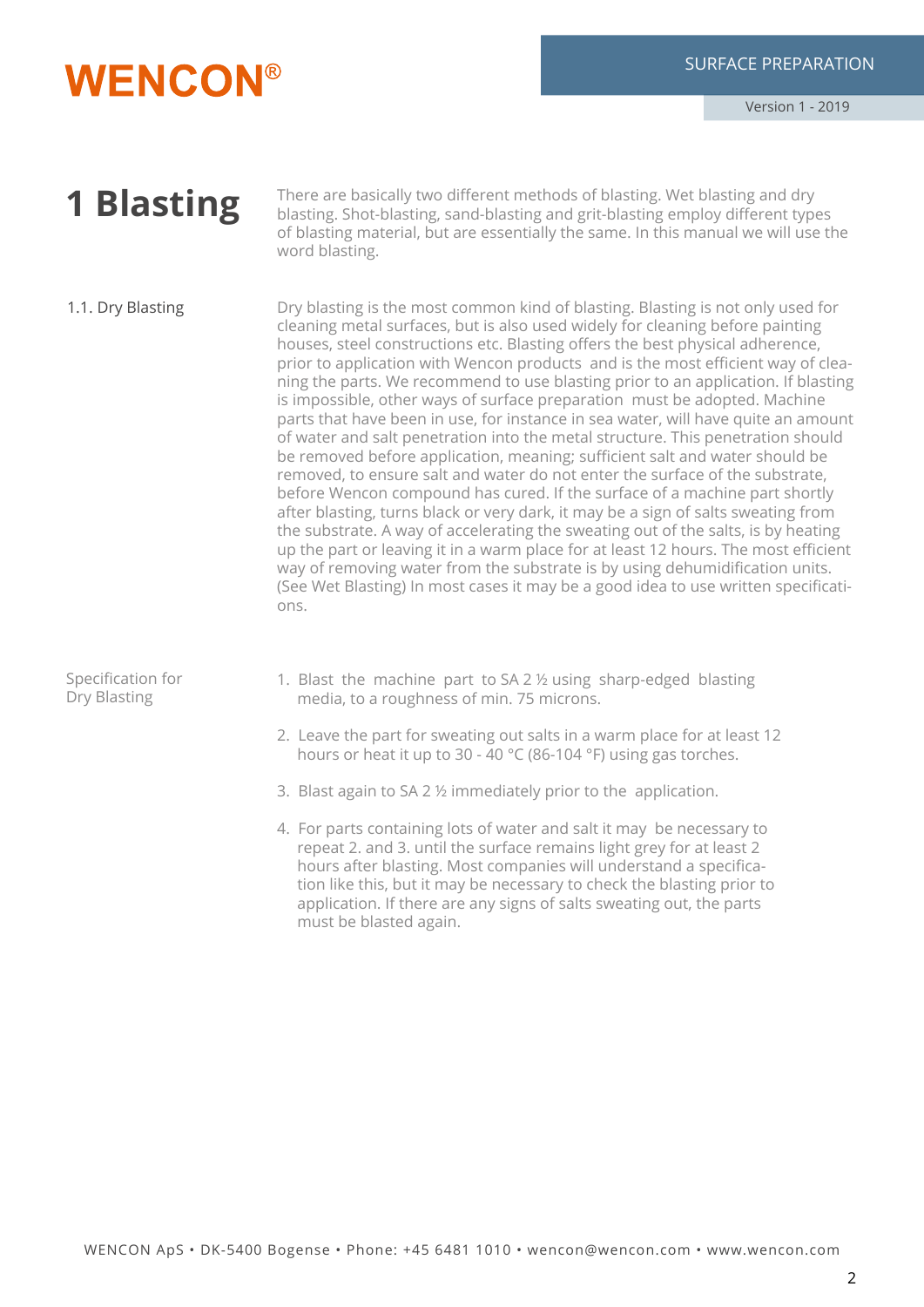

| 1.2 Wet Blasting     | Some applications do not allow dry blasting, due to dust coming from the<br>process. For instance on site, with motors, pumps, valves etc. in close proxi-<br>mity. The reason being that dust will enter roller bearings, etc. even inside the<br>motors. In such conditions, the solution might be wet blasting. Wet blasting is<br>carried out in almost the same manner as dry, but using water in union with air<br>and grit. We use the same standards as for the dry blasting (SA 2.5, SA 3 etc.).<br>There are two challenges that might follow wet blasting. The first being that the<br>technique leaves the substrate wet, the other being the fact that a wet surface<br>will oxidize before getting dry. |
|----------------------|-----------------------------------------------------------------------------------------------------------------------------------------------------------------------------------------------------------------------------------------------------------------------------------------------------------------------------------------------------------------------------------------------------------------------------------------------------------------------------------------------------------------------------------------------------------------------------------------------------------------------------------------------------------------------------------------------------------------------|
|                      | Dehumidification. Prior to application on a surface that has been wet blasted,<br>a dehumidification must take place. Dehumidification units can be hired from<br>a relevant supplier. Make sure you are instructed, to choose the correct type<br>and size for the application. After dehumidification a light dry blasting may be<br>necessary. It may be done using equipment, that retrieves the blasting material<br>and dust by means of vacuum suction.                                                                                                                                                                                                                                                        |
| 2. Rotating Blasting | Using a Rotating Blaster is like blasting, but without sand. Rotating Blaster is a<br>rubber disc with hard steel spikes mounted on the perifericke. Rotating Blaster<br>can be mounted in a normal drilling machine, and the result is a surface close to<br>a blasted surface - clean and rough with sharp edges. Rotating Blaster discs can<br>be ordered at Wencon and at all Wencon distributors.                                                                                                                                                                                                                                                                                                                |
| 3. Grinding          | Grinding is for small repair jobs, with too many objections for blasting. Wheel<br>grinding may be an solution, in cases where it is possible to grind the entire<br>surface, mostly when repairing mechanical damages. Corroded areas are often<br>in a state where a wheel grinder will only be able to cover part of the surface,<br>and is therefore not advisable. When grinding use a coarse stone. Use Wencon<br>Bio Cleaner before and after grinding. Grinding with sandpaper or emery cloth<br>is only advisable when, for example, carrying out shaft-repair on a lathe.                                                                                                                                   |
| 4. Needle Gunning    | Needle gunning is mainly used for very rough cleaning or removal of rust.<br>Needle gunning takes time and should be closely supervised. It is essential, that<br>the marks from the sharp needles cover the entire surface, so that none of the<br>original surface remains. It is recommendable to steam clean the surface before<br>needle gunning. (see steam cleaning)                                                                                                                                                                                                                                                                                                                                           |
| 5. Machining         | When carrying out mechanical repair jobs, using a lathe mill for turning is often<br>the best and easiest way of preparing the surface. By repairing, for instance a<br>worn shaft damaged by a loose roller bearing, using a lathe to a rough standard<br>should be done prior to degreasing and application.                                                                                                                                                                                                                                                                                                                                                                                                        |